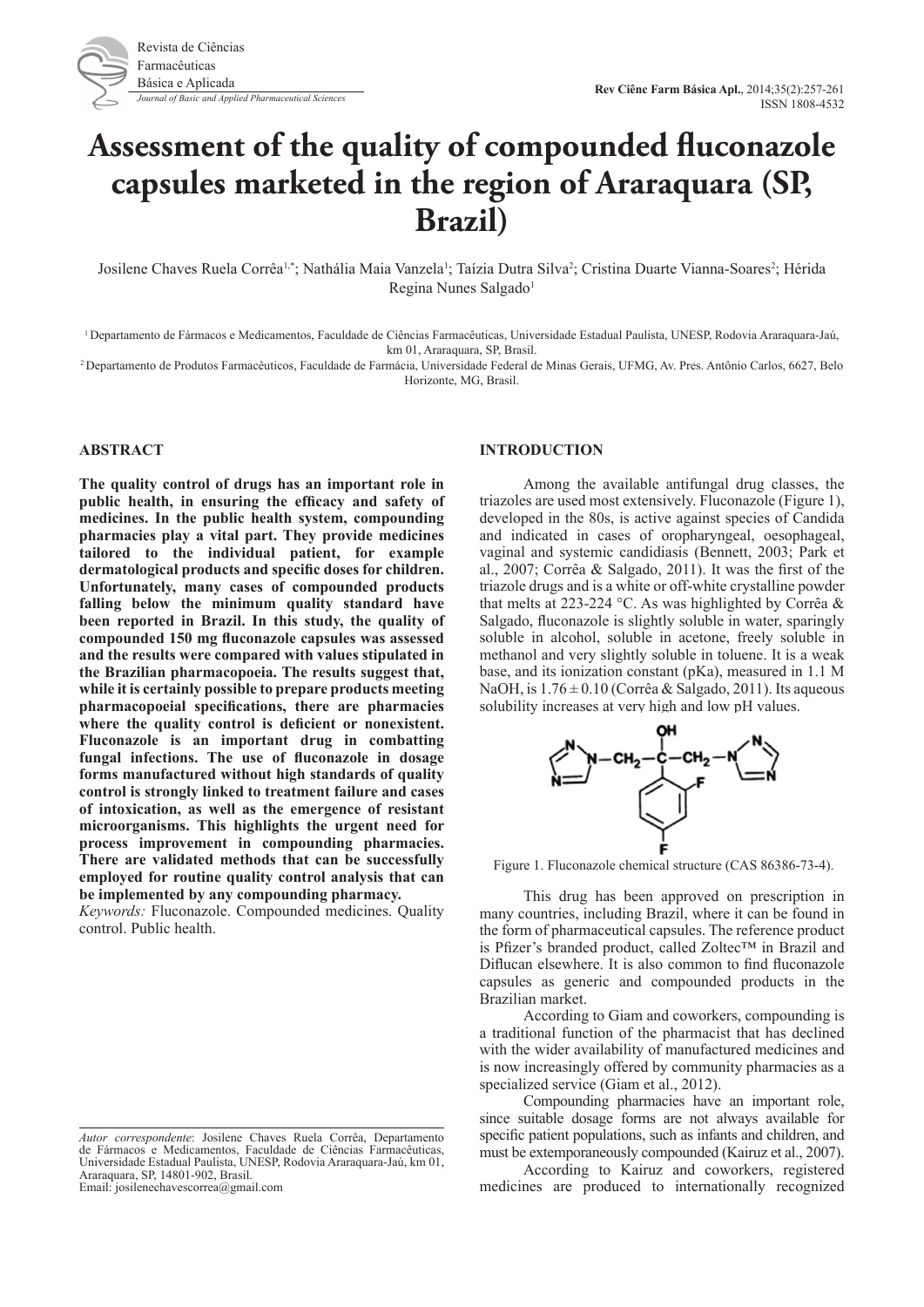standards of Good Manufacturing Practices, while extemporaneous preparation is the manipulation of drugs and excipients for a particular patient using traditional compounding techniques (Kairuz et al., 2007). Some risks arise from compounding practice, including compounding errors, adverse reactions to ingredients and excipients and non-validated stability of the product (Kairuz et al., 2007).

According to the Brazilian food, drug and sanitary surveillance agency ANVISA (Brasil, 2005), the primary role of compounding pharmacies is to meet a specific formulation demand that the pharmaceutical industry either cannot meet or has no interest in manufacturing. Usually, such products are provided as individually prescribed or dermatological formulations. However, nowadays, it is possible to find in compounding pharmacies a wide range of medicines, even those produced on a large scale by the pharmaceutical industry, such as fluconazole. The lower price of compounded products has a strong appeal to consumers and helps to expand this market in Brazil. From 1998 to 2002, the number of compounding pharmacies increased from 2,100 to 5,200 and innumerable prescribed formulations were compounded (Brasil, 2005).

The quality of medicines is vital to patient safety. Drug quality control is necessary and intended to ensure the efficacy, safety and quality of medicines, a crucial role of any pharmacist for public health. Unfortunately, the quality control requirements for compounding procedures are different from those for industrial drug manufacturing processes. Dispensing of low quality products by compounding pharmacies has become a recurrent concern (Brasil, 2005). There are frequent reports of heterogeneous distribution and/or deficient drug release, affecting compounded drugs of various therapeutic classes (Brasil, 2005). As a result, some pharmacies have had their license suspended by the local sanitary agencies.

In 2011, medicines prepared in a compounding pharmacy killed 8 people in the state of Minas Gerais (Brazil). Patients had symptoms of poisoning by drugs against high blood pressure (Jornal Nacional, 2011). In the same year, in São Paulo city, about 45% of the 615 inspections carried out in compounding pharmacies revealed irregularities and 122 of these pharmacies had to remain closed until the problems were resolved (Veja, 2011).

The aim of this study is to discuss the importance of careful monitoring of the quality of compounded medicines, taking compounded fluconazole capsules as an example. Four batches of compounded capsules of 150 mg fluconazole acquired at pharmacies in Araraquara and Sertãozinho cities were tested with respect to their drug contents and physicochemical and antifungal characteristics.

It should be understood that the discussion presented in this study carries no suggestion that compounded products are unsafe. The intention is to highlight the real need for more effective quality control and surveillance of medicines manufactured in compounding pharmacies.

## **MATERIAL AND METHODS**

The four samples of fluconazole 150 mg capsules were given the codenames A, B, C (Araraquara) and D (Sertãozinho), according to the pharmacies and towns where they were acquired. Pure fluconazole (100% purity, Sigma-Aldrich, St. Louis, MO, USA, lot 098k4715) was used as the reference standard and bulk fluconazole (100.3% purity, lot 190508, kindly donated by EMS pharmaceutical company) as the working standard.

A UV-Vis spectrophotometer with internal Chemstation software (HP8453, Agilent, Palo Alto, CA, USA) was used. Other equipment included an analytical balance (H10, Mettler), dissolution tester (SR8-Plus, Hanson), disintegrator (Nova Ética) and digital electronic caliper (727 series, Starrett).

All tests were performed in accordance with the Brazilian Pharmacopoeia 5th edition (BP 5) (Brasil, 2010).

The weight, disintegration and dose uniformity of the capsules were tested in each sample, as specified in the general methods of BP 5 (Brasil, 2010). They were also tested for dissolution, drug content (by derivative UV spectrophotometry) and antifungal potency (by the agar-plate diffusion method), as described in previously validated analytical methods (Corrêa et al., 2012a; Corrêa et al., 2012b).

Dissolution test conditions were 900 mL of 0.1 M HCl medium at 37 ºC, basket apparatus, rotational speed 75 rpm and sampling time 30 min. The drug release was measured by first-order derivative spectrophotometry at wavelength  $(\lambda)$  268 nm, a previously validated method (Corrêa et al., 2012a). Content uniformity was also assessed by the same derivative analytical method; the working concentration was 250 mg/mL in water.

The antifungal activity was evaluated by the agar diffusion method, with plate cylinders, in a 3x3 design. The growth medium and test organism were Sabouraud agar and Candida albicans (ATCC 90028, in 2% saline). The test concentrations used were 25, 50 and 100 mg/mL. The Petri dishes were incubated at 25 °C for 24 hours. The potency of the drug was calculated by the Hewitt equation (equation 1) (Hewitt, 2004).

Potency  $(\frac{6}{6})$  = Antilog M x 100 (equation 1) where:

$$
M = F/b
$$
  
\n
$$
b = E/I
$$
  
\n
$$
E = \frac{1}{4} \times \left[ (\overline{A} + \overline{P3}) - (\overline{A1} + \overline{P1}) \right]
$$
  
\n
$$
F = \frac{1}{3} \times \left[ (\overline{A1} + \overline{A2} + \overline{A3}) - (\overline{P1} + \overline{P2} + \overline{P3}) \right]
$$

$$
I =
$$
 Logarithm of the ratio of doses

and A3, A2, A3 and P1, P2, P3 refer to the mean diameters of inhibition zones formed by sample and standard solutions at high, medium and low concentration, respectively.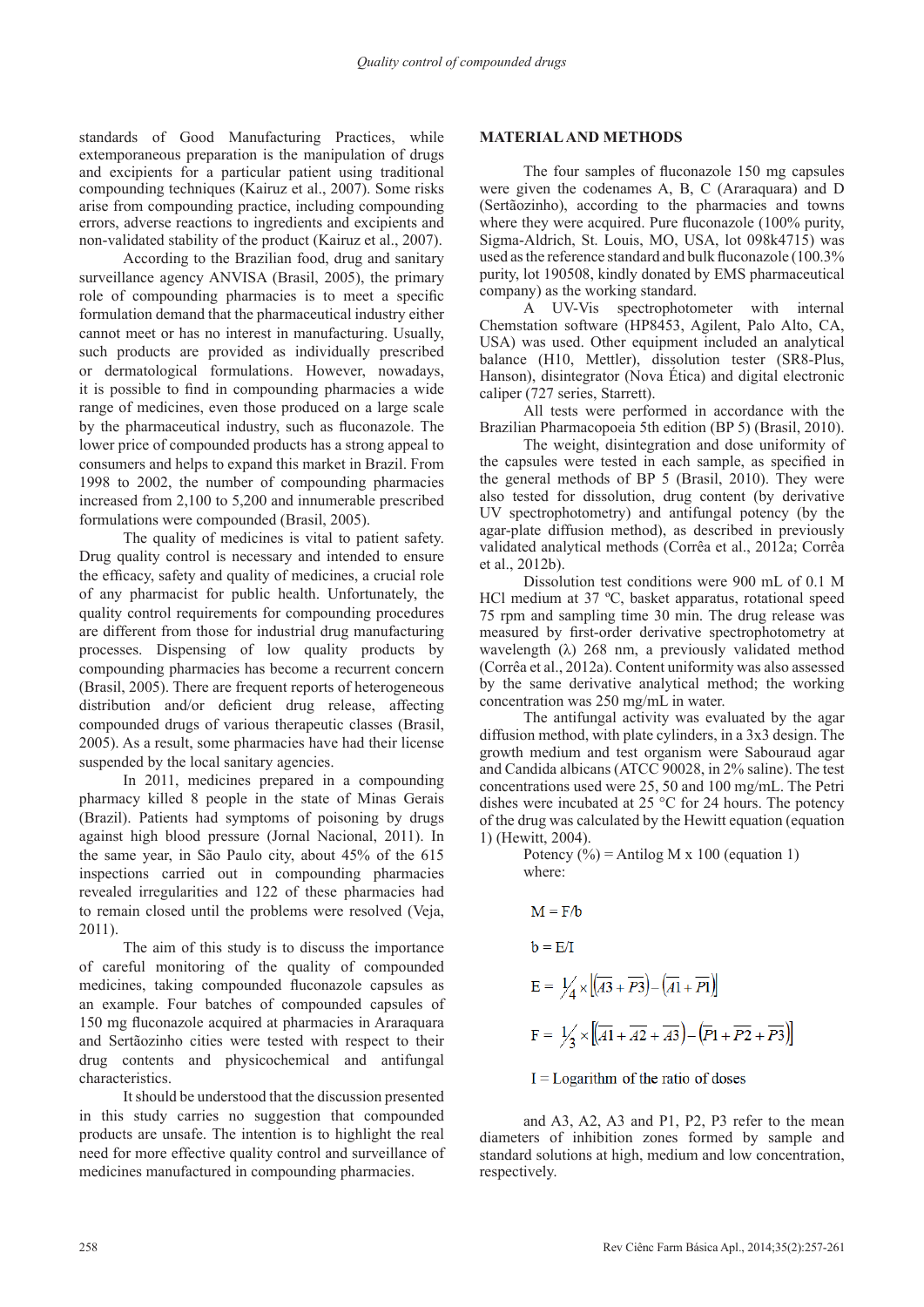The results obtained in this study were analyzed statistically.

## **RESULTS**

As highlighted by Corrêa and coworkers, there is strong interference from the placebo constituents (excipients plus capsule shells) in fluconazole determination by UV spectrophotometry, which is greatly reduced by applying the derivative spectrophotometric method (Corrêa et al., 2012b).

The methods used in this study have proved both sensitive and selective (Corrêa et al., 2012a; Corrêa et al., 2012b). It has been successfully demonstrated that they can be used to analyze fluconazole capsules, discriminating the drug without interference from the placebo. Therefore, they were applied here to fluconazole determination in the assay and dissolution tests.

The four batches of compounded fluconazole were analyzed and the results were assessed against the Brazilian Pharmacopoeia specifications (Brasil, 2010). All the results are summarized in Table 1. It can be seen in Table 1 that samples A, B and C were approved, as they passed all the tests recommended in BP 5. On the other hand, sample D was outside the reference limits for weight determination, assay and uniformity of content.

#### **DISCUSSION**

Samples A, B and C were approved in all tests. Sample D was approved only in the weight, disintegration and dissolution tests. A solid oral dosage form has to release the drug in the appropriate part of the gastrointestinal tract, so that it can be absorbed. The disintegration of that dosage form is a step in the process of drug release. However, more important than the disintegration is dissolution: the dosage form has to release the drug and it has to be completely dissolved in the gastrointestinal tract, in order to be absorbed. The dissolution performance can be affected by the manufacturing process and the physicochemical characteristics and quality of the raw materials used for the drug and excipients. Markman and coworkers (Markman et al., 2010) stressed that dissolution performance problems can arise from the process of mixing excipients and active ingredients, particle size variations or the rheology of the solids.

The results for capsule weight and the quantity of drug in each capsule should be within a specified range of variation. Large deviations in the weight of the capsules show that the capsule filling procedure is not sufficiently standardized and robust. If the dose unit uniformity test shows a poor result, the drug is not homogeneously distributed in the formulated powder and the manufacturing process is not sufficiently standardized. Wide variation in weight and uniformity of dose can lead to capsules with an

| Table 1. Results of quality assessment of fluconazole 150 mg compounded capsules. All tests were carried out in triplicate. |  |
|-----------------------------------------------------------------------------------------------------------------------------|--|
|                                                                                                                             |  |

| <b>Test</b>                              | <b>Specifications</b>                | <b>Results</b>    | <b>Notes</b>                    |
|------------------------------------------|--------------------------------------|-------------------|---------------------------------|
|                                          |                                      | A: 451.91 (2.03)  |                                 |
| Weight                                   | $W\leq 300$ mg (max. $\pm 10.0\%$ ); | B: 208.3(1.53)    | A,B,C and D: met requirements   |
| (W, mg; deviation)                       | $W > 300mg$ (max. $\pm 7.5\%$ )      | C: 154.7 (3.23)   | D: 2 units above upper limit    |
|                                          |                                      | D: $190.1(6.47)$  |                                 |
| Uniformity of dosage units<br>(AV; (SD)) |                                      | A: $0.384(0.16)$  |                                 |
|                                          | $AV \leq 15$                         | B: 8.04 (3.38)    | A,B,C: met requirements         |
|                                          |                                      | C: 7.90(3.26)     | D: out of specification         |
|                                          |                                      | D: $18.31(7.60)$  |                                 |
| Content<br>$(% ^{0}\times LV; %$ RSD)    | 90.0-110.0% LV                       | A: $93.16(7.84)$  |                                 |
|                                          |                                      | B: $105.06(1.26)$ | A,B,C: met requirements         |
|                                          |                                      | C: 90.31(4.09)    | D: out of specification         |
|                                          |                                      | D: $89.43(1.09)$  |                                 |
| Antifungal activity<br>(%)               |                                      | A: 93.43          |                                 |
|                                          | <b>NR</b>                            | B: 87.29          | B,C,D: low antifungal activity  |
|                                          |                                      | C: 86.49          | $(< 90.0\%)$                    |
|                                          |                                      | D: 89.14          |                                 |
| Disintegration<br>(t, min)               |                                      | A: 32 min         |                                 |
|                                          | Max. 45 min                          | <b>B</b> : 37 min |                                 |
|                                          |                                      | C: 38 min         | A,B,C,D: met requirements       |
|                                          |                                      | $D: 42$ min       |                                 |
| Dissolution                              | NLT <85% ( $Q + 5$ ) LV              | A: $104.80(2.18)$ |                                 |
|                                          |                                      | B: 104.03(3.10)   | A,B,C and D: met requirements   |
| $(\%$ release, $\%$ RSD)                 |                                      | C: 109.63(3.65)   | D: shows considerable deviation |
|                                          |                                      | D: $101.13(6.05)$ |                                 |

AV: Accepted value; LV: Label value; NR: not recommended; NLT: not less than; Q: amount of dissolved drug specified in the individual monograph, expressed as a percentage of the amount on the label; RSD: relative standard deviation; t, min: time in minutes; SD: standard deviation.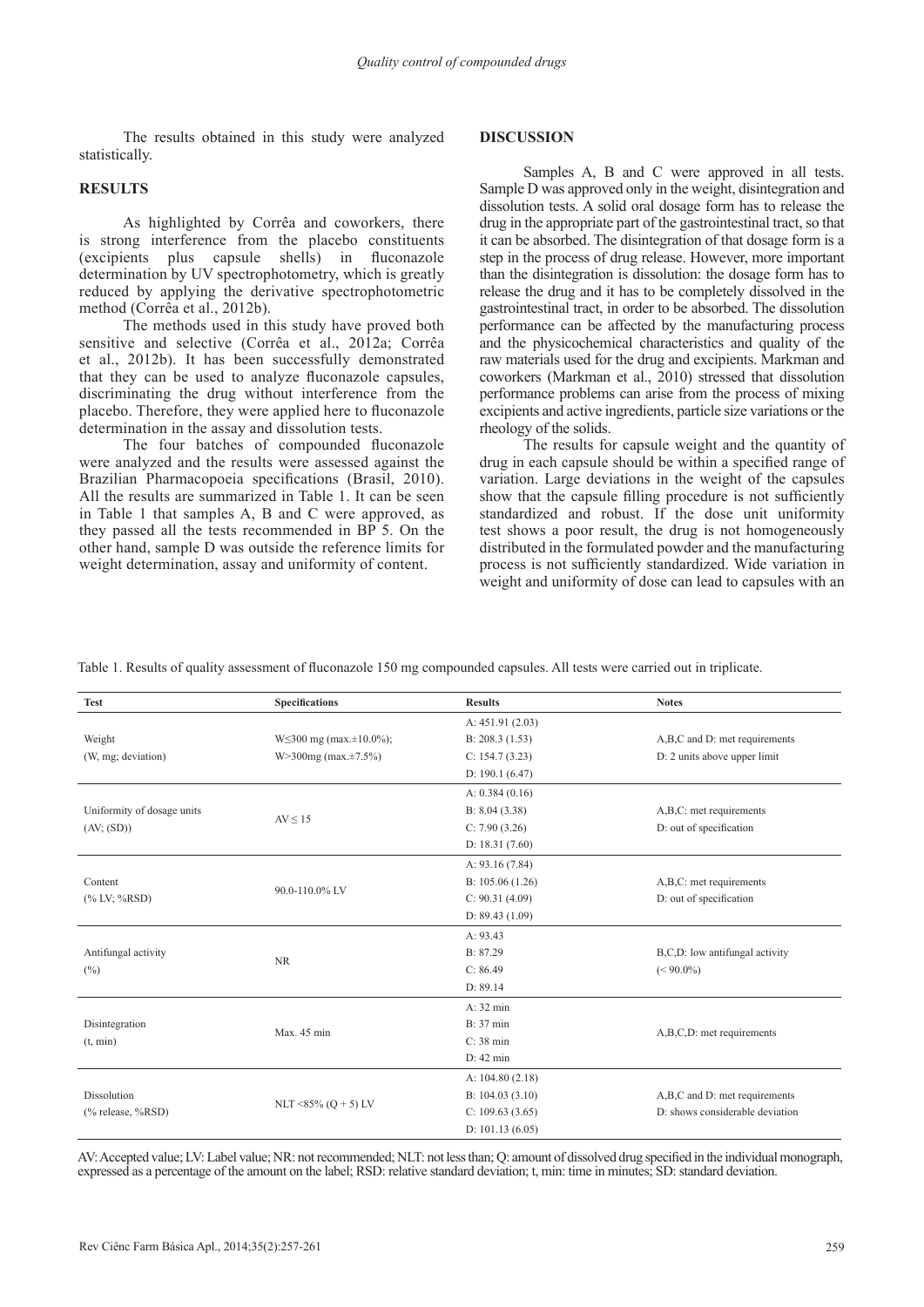underdose or overdose of the drug. The recommended doses of drugs are calculated by taking into account the minimum dose required for efficacy with safety and an absence of toxic effects, so that doses outside the recommended range represent a high risk to patient health.

According to the monograph on fluconazole capsules in the updated BP 5, the drug content in the capsules can vary from 90.0% to 110.0% of the declared label value (LV). Except sample D, the samples passed in the content test. Sample D showed a content value below the minimum recommended for the product. Medicines with low doses can contribute to the emergence of fungal resistance and can lead to failure of the treatment.

Equally or more important than the content test, the antimicrobial activity should be assessed for antimicrobial drugs. Unfortunately, the antimicrobial activity test is not recommended for fluconazole in any official compendium. Corrêa and coworkers have demonstrated that the climatic conditions can affect the potency of fluconazole, potentially decreasing its antimicrobial activity during storage, but this cannot be assessed by physicochemical determinations such as chromatographic or spectrophotometric methods (Corrêa et al., 2012c).

Samples B, C and D showed antimicrobial activity lower than 90 % relative to standard solutions. No right value is specified for this test, since it is not officially recommended. For the content test, the accepted range is 90-110%; if we adopt the same range for the antimicrobial activity test, samples B, C and D would be classified as out of specification. Variations in the antimicrobial activity and content results for fluconazole were reported by Corrêa and coworkers in a previous study of the stability of the drug (Corrêa et al., 2012c).

As many cases involving problems with the quality of compounded products have been reported lately (Marcatto et al., 2005; Pissatto et al., 2006; Jornal Nacional, 2011; Veja, 2011) and, in most cases, the non-observance of a quality standard was the main cause, we believe that, to stop the marketing of low-quality pharmaceutical products, it is important that the responsible agencies improve the regulatory inspection of compounded drugs and their quality control. In the specific case of fluconazole, some analytical methods to assess the quality of compounded capsules have been published (Corrêa et al., 2012a, 2012b, 2012c). These quality control analyses should be implemented, to ensure the production of high quality and safe compounded drugs.

The compounding pharmacies are essential to the health care system, in particular because there are specific formulations prescribed for particular patients that are produced only in these pharmacies. Although the present results suggest that it is possible for compounding pharmacies to prepare medicines that meet the specifications of quality, this study also showed that products failing to meet quality specifications are available on the Brazilian market.

Fluconazole is an effective drug in combating fungal infections. The use of fluconazole dosage forms manufactured without high standards of quality may be the cause of therapeutic failure and cases of intoxication, as well as the rise of resistant microorganisms. There are validated methods that can be routinely employed for the quality control analysis of this drug and can be used by any compounding pharmacy (Corrêa et al., 2011; Corrêa et al., 2012a, 2012b, 2012c).

Fluconazole is marketed around the world as branded, generic and compounded products. Recently, many cases involving problems with the compounded products have been reported. In most cases, the nonobservance of a quality standard was detected. We believe that to stop low-quality pharmaceutical products entering the market, it is important that the regulatory agencies improve the regulation of compounded drugs and their quality control.

## **ACKNOWLEDGEMENTS**

The authors thank FAPESP, CNPq, FUNDUNESP and PADC-UNESP for financial support and EMS pharmaceutical company for its donation of fluconazole raw material.

**Conflict of Interest Statement:** The authors declare that there search was conducted in the absence of any commercial or financial relationships that could be construed as a potential conflict of interest.

### **RESUMO**

# *Avaliação da qualidade de cápsulas de fluconazol manipuladas comercializadas na região de Araraquara (SP, Brasil)*

**O controle de qualidade de fármacos desempenha um papel importante na saúde pública ao garantir segurança e eficácia de medicamentos. No sistema de saúde pública, as farmácias magistrais também são importantes. Elas fornecem medicamentos personalizados como produtos dermatológicos e doses específicas para crianças. Infelizmente, muitos casos de produtos magistrais fabricados fora do padrão mínimo de qualidade têm sido relatados no Brasil. Neste trabalho, a qualidade das cápsulas magistrais de fluconazol 150 mg foi avaliada e os resultados foram comparados com os valores recomendados pela Farmacopeia Brasileira. Os resultados sugerem que é possível manipular produtos que satisfaçam as especificações farmacopeicas, mas estes ainda mostram que há farmácias magistrais onde o controle de qualidade é deficiente ou inexistente. O fluconazol é um fármaco importante no tratamento de infecções fúngicas. Seu uso como forma farmacêutica manipulada sem elevados padrões de qualidade é fortemente relacionado com a falha terapêutica e intoxicações, assim como o surgimento de microorganismos resistentes. Portanto, a necessidade de melhoria dos processos nas farmácias magistrais se torna mais enfático. Existem métodos validados que podem ser utilizados com sucesso para a análise de rotina de controle de qualidade e que podem ser implementados por qualquer farmácia de manipulação.** *Palavras-chave:* Fluconazol. Medicamentos magistrais. Controle de Qualidade. Saúde pública.